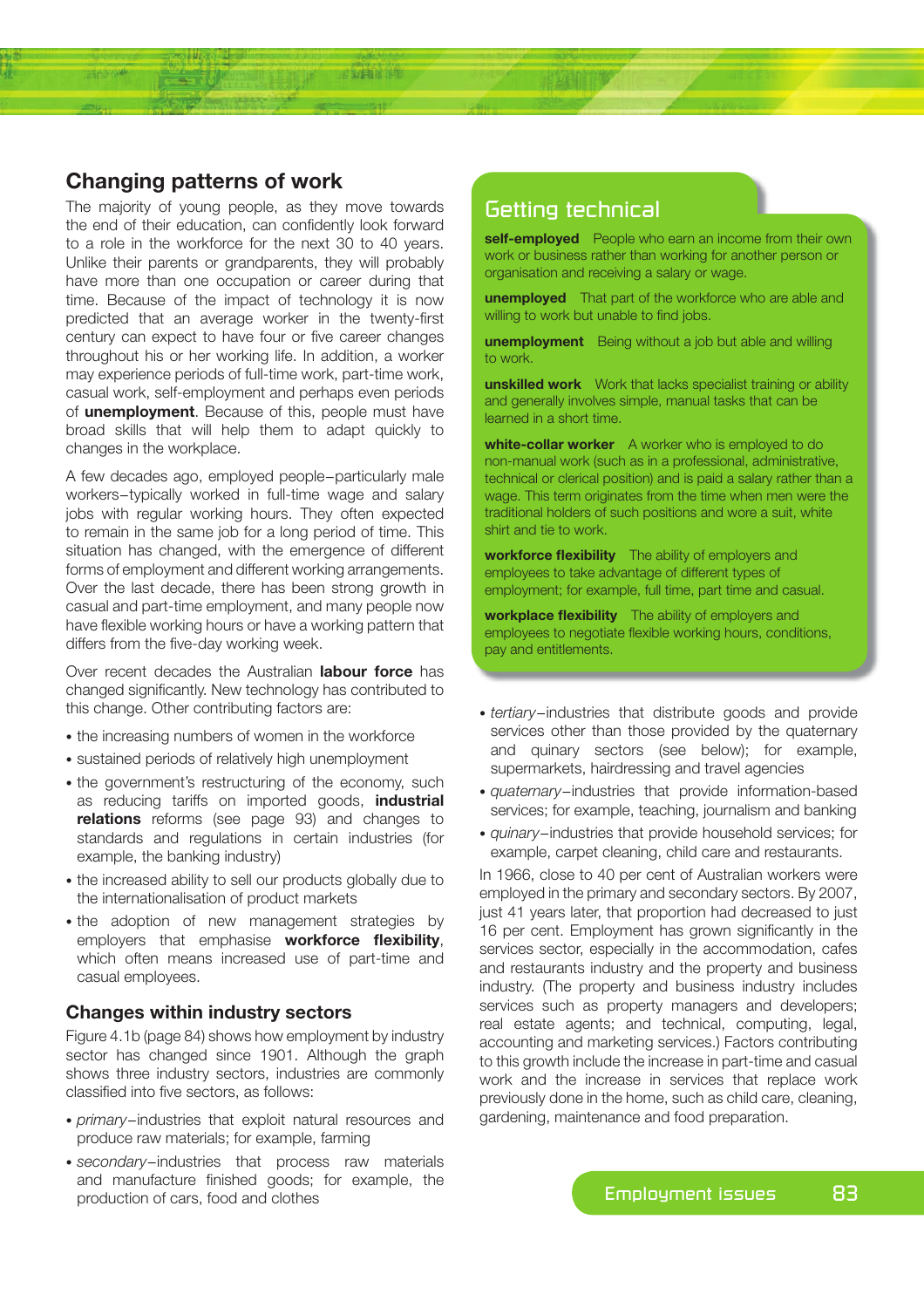

**Figure 4.1b** Changing structure of the Australian workforce, 1901–2007.

Another important influence has been the recognition that many industries within the services sector have the potential to earn export income (that is, earn money by selling our services to people or organisations outside Australia). For example, over the last 16 years, Australia's tourism and education industries have been actively promoted overseas. This has resulted in greater tourist dollars for Australia and an increase in full fee paying foreign students, especially tertiary students.

In addition to changes in the relative shares of people employed in different industries, there have been changes in the types of goods produced and how they are produced. This has led to a shift in the sorts of jobs that employers now offer. These jobs generally require employees with a greater level of skill. Technology has been one of the main reasons for these changes. Computerisation, mechanisation and automation have been introduced into the workplace. The result has been a reduction in the demand for labour and creation of new types of work.

All these broad patterns of industrial change have had an effect on the jobs available today. This employment shift has, in general, reduced the opportunities for **blue-collar workers**; for example, labourers, trades-people and plant and machine operators.

It has also increased the opportunities for **white-collar workers**; for example, managers and administrators, salespeople and personal service workers. Employment growth has been greatest in white-collar occupations. In the last 16 years, the number of workers in white-collar jobs has increased by about 1 million while the number in blue-collar jobs has only increased by about 100 000.

## **Trends in types of employment**

A comparison of Figures 4.1d, 4.1e and 4.1f shows an interesting trend: total employment and part-time employment have steadily increased since 1990, while full-time employment has had two periods of decline (1992 - 1994 and 2001 - 2002).

Table 4.1a shows that in the 16 years since 1991 the number of people employed part time increased by nearly three quarters (72 per cent) to approximately 2.9 million. During the same period, the number of people in full-time employment increased by only 20 per cent to about 7.2 million. As a result, the proportion of total employment represented by part-time workers increased from 22 per cent in 1991 to 29 per cent in 2007.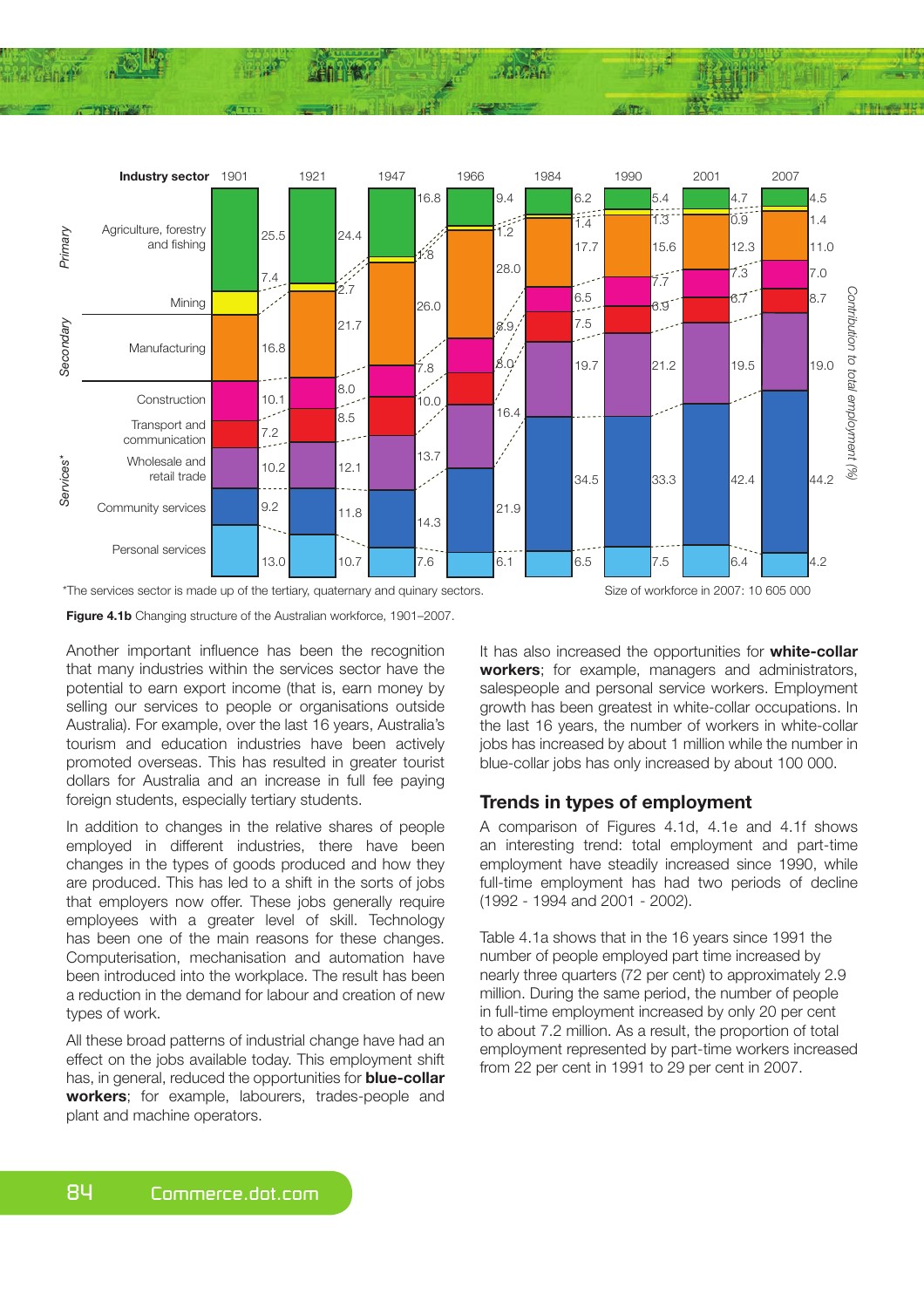

如自由诗

**Figure 4.1d** Total employment, 1990–2007.



**Table 4.1a Changes in employment status, 1991 and 2007**

|                   | 1991                  |                  |                  | 2007                  |                  |                  |
|-------------------|-----------------------|------------------|------------------|-----------------------|------------------|------------------|
| Characteristic    | <b>Total employed</b> | <b>Full time</b> | <b>Part time</b> | <b>Total employed</b> | <b>Full time</b> | <b>Part time</b> |
|                   | (000)'                | (000)'           | (000)'           | (000)'                | (000)'           | (000)'           |
| Males             | 4432.9                | 4037.0           | 396.0            | 5543.3                | 4724.6           | 818.7            |
| Females           | 3212.1                | 1926.2           | 1285.8           | 4522.5                | 2455.8           | 2066.8           |
| Total             | 7645.0                | 5963.2           | 1681.8           | 10 065.8              | 7180.4           | 2885.4           |
|                   | (%)                   | $(\%)$           | (%)              | (%)                   | (%)              | (%)              |
| Males             | 58.0                  | 67.7             | 23.5             | 55.0                  | 65.8             | 28.4             |
| $15 - 24$ years   | 10.6                  | 10.5             | 10.8             | 9.2                   | 8.4              | 11.5             |
| $25 - 54$ years   | 41.3                  | 50.5             | 8.4              | 37.1                  | 47.9             | 10.6             |
| 55 years and over | 6.2                   | 6.7              | 4.3              | 8.7                   | 9.5              | 6.3              |
| Females           | 42.0                  | 32.3             | 76.5             | 45.0                  | 34.2             | 71.6             |
| $15 - 24$ years   | 9.7                   | 7.8              | 16.3             | 8.7                   | 5.6              | 16.4             |
| $25 - 54$ years   | 29.6                  | 22.7             | 54.0             | 30.7                  | 24.9             | 45.0             |
| 55 years and over | 2.8                   | 1.8              | 6.1              | 5.6                   | 3.7              | 10.2             |